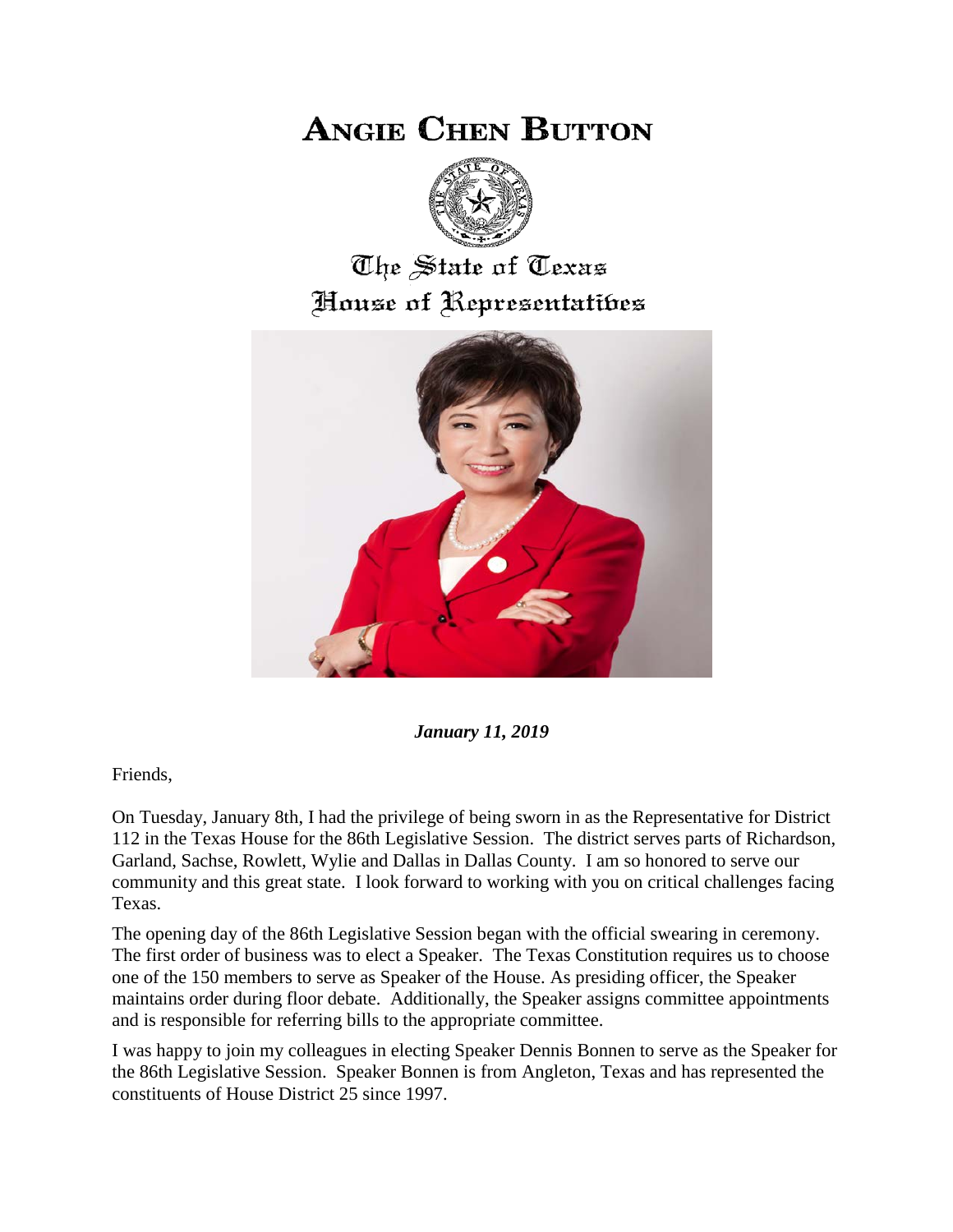

**I was honored to join Speaker Bonnen on the dais as he was sworn in as Speaker.** 

As the legislative session progresses, please feel free to visit me in my capitol office. If you are planning on coming down to your state capitol, please email me at angie.button@house.texas.gov to let me know that you are coming, and I would be happy to arrange a tour for you and set aside some time to speak with you.

Please feel free to contact me or a member of my team with any questions or concerns you may have. We are here to help in any way we can.

## **Team Button**

#### **Austin office: 512-463-0486**

Amanda Willard, Chief of Staff [amanda.willard@house.texas.gov](mailto:amanda.willard@house.texas.gov) Victoria Smith, Committee Director [victoria.smith@house.texas.gov](mailto:victoria.smith@house.texas.gov) Edgar Miranda Garcia, Legislative Aide/Scheduler [edgar.garcia@house.texas.gov](mailto:edgar.garcia@house.texas.gov)

#### **District Office: 972-234-8980**

Meredith Wingate, District Director [meredith.wingate@house.texas.gov](mailto:meredith.wingate@house.texas.gov)